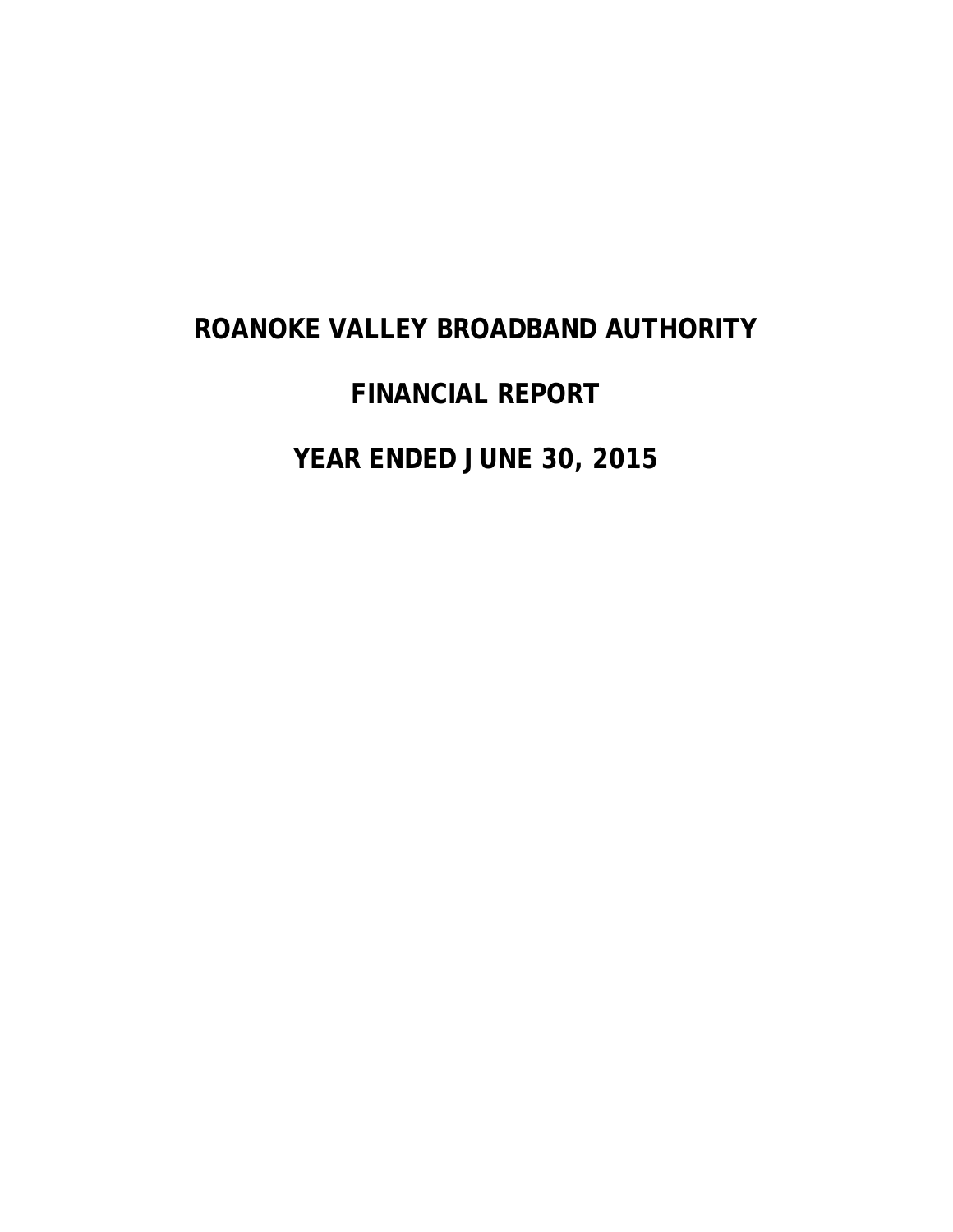# **Roanoke Valley Broadband Authority Financial Report Year Ended June 30, 2015**

# **Table of Contents**

| <b>FINANCIAL SECTION</b>                                     | Exhibit        | Page(s)  |
|--------------------------------------------------------------|----------------|----------|
| Independent Auditors' Report                                 |                | $1 - 2$  |
| <b>Basic Financial Statements:</b>                           |                |          |
| <b>Statement of Net Position</b>                             | 1              | 3        |
| Statement of Revenues, Expenses, and Changes in Net Position | $\overline{2}$ | 4        |
| <b>Statement of Cash Flows</b>                               | 3              | 5        |
| Notes to the Financial Statements                            |                | $6 - 12$ |
|                                                              |                |          |
| <b>COMPLIANCE SECTION</b>                                    |                | Page(s)  |
|                                                              |                |          |

Independent Auditors' Report on Internal Control over Financial Reporting and on Compliance and Other Matters Based on an Audit of Financial Statements Performed in Accordance with *Government Auditing Standards* 13-14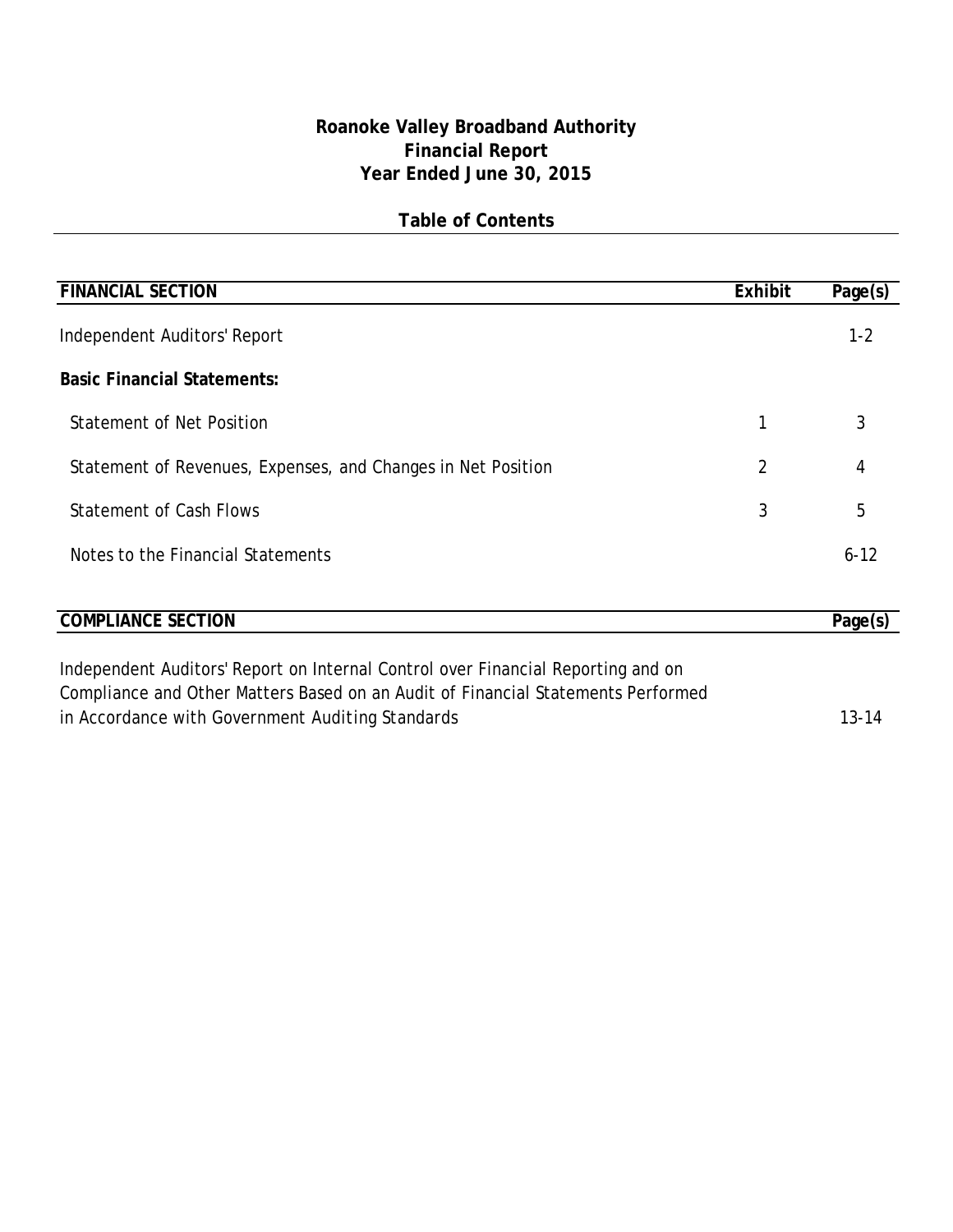ROBINSON, FARMER, COX ASSOCIATES

*A PROFESSIONAL LIMITED LIABILITY COMPANY CERTIFIED PUBLIC ACCOUNTANTS* 

#### **Independent Auditors' Report**

**To the Members of the Board of Directors Roanoke Valley Broadband Authority Roanoke, Virginia** 

#### **Report on the Financial Statements**

We have audited the accompanying financial statements of the business-type activities of the Roanoke Valley Broadband Authority, as of and for the year ended June 30, 2015, and the related notes to the financial statements, which collectively comprise the Authority's basic financial statements as listed in the table of contents.

#### *Management's Responsibility for the Financial Statements*

Management is responsible for the preparation and fair presentation of these financial statements in accordance with accounting principles generally accepted in the United States of America; this includes the design, implementation, and maintenance of internal control relevant to the preparation and fair presentation of financial statements that are free from material misstatement, whether due to fraud or error.

#### *Auditors' Responsibility*

Our responsibility is to express an opinion on these financial statements based on our audit. We conducted our audit in accordance with auditing standards generally accepted in the United States of America; the standards applicable to financial audits contained in *Government Auditing Standards*, issued by the Comptroller General of the United States; and the *Specifications for Audits of Authorities, Boards, and Commissions,* issued by the Auditor of Public Accounts of the Commonwealth of Virginia. Those standards require that we plan and perform the audit to obtain reasonable assurance about whether the financial statements are free from material misstatement.

An audit involves performing procedures to obtain audit evidence about the amounts and disclosures in the financial statements. The procedures selected depend on the auditors' judgment, including the assessment of the risks of material misstatement of the financial statements, whether due to fraud or error. In making those risk assessments, the auditor considers internal control relevant to the entity's preparation and fair presentation of the financial statements in order to design audit procedures that are appropriate in the circumstances, but not for the purpose of expressing an opinion on the effectiveness of the entity's internal control. Accordingly, we express no such opinion. An audit also includes evaluating the appropriateness of accounting policies used and the reasonableness of significant accounting estimates made by management, as well as evaluating the overall presentation of the financial statements.

We believe that the audit evidence we have obtained is sufficient and appropriate to provide a basis for our audit opinion.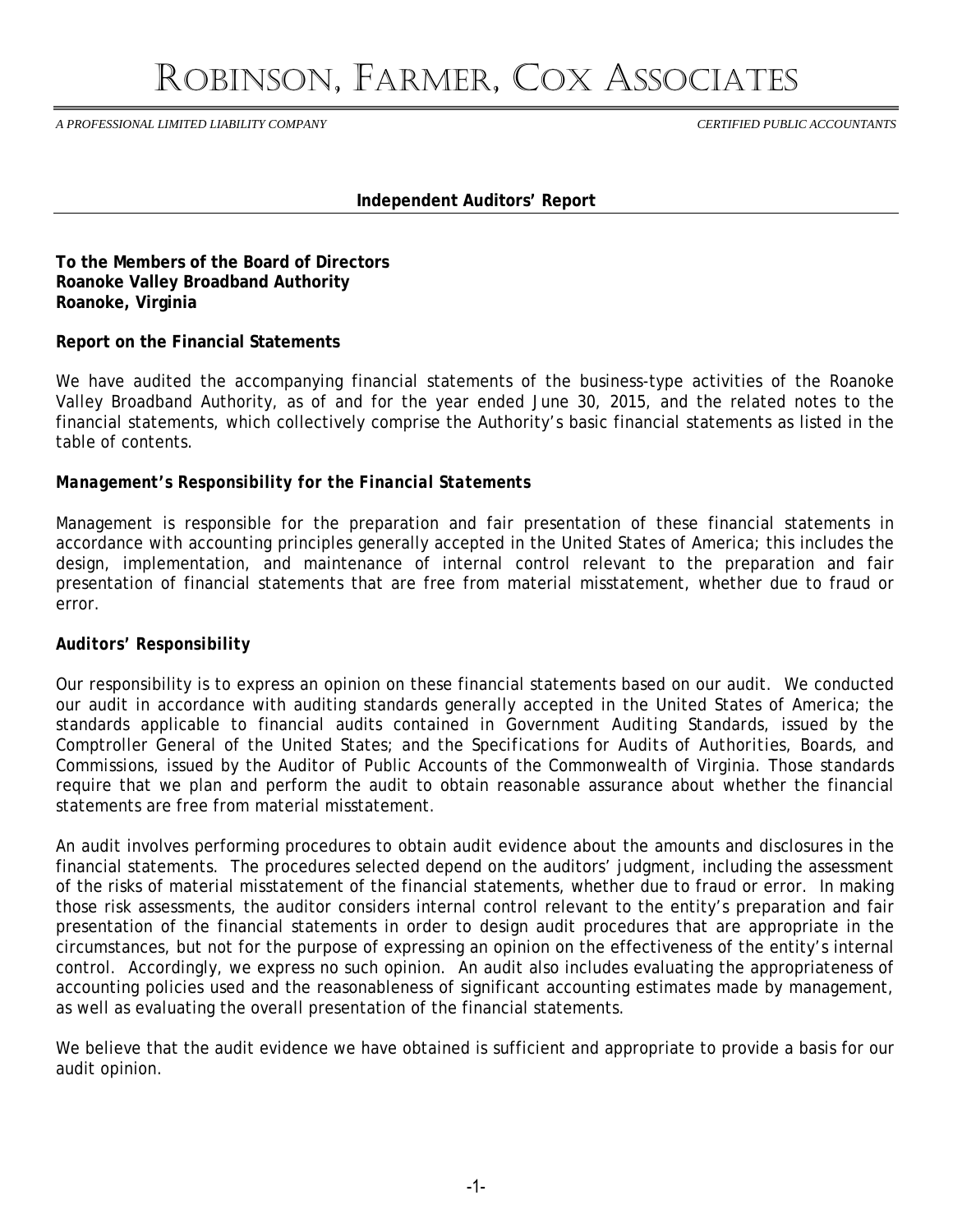# *Opinion*

In our opinion, the financial statements referred to above present fairly, in all material respects, the financial position of the business-type activities of the Roanoke Valley Broadband Authority, as of June 30, 2015, and the changes in financial position, and cash flows thereof for the year then ended in accordance with accounting principles generally accepted in the United States of America.

## *Other Matters*

# *Required Supplementary Information*

Management has omitted management's discussion and analysis that accounting principles generally accepted in the United States of America require to be presented to supplement the basic financial statements. Such missing information, although not a part of the basic financial statements, is required by the Governmental Accounting Standards Board who considers it to be an essential part of financial reporting for placing the basic financial statements in an appropriate operational, economic, or historical context. Our opinion on the basic financial statements is not affected by this missing information.

# **Other Reporting Required by Government Auditing Standards**

In accordance with *Government Auditing Standards*, we have also issued our report dated July 30, 2015, on our consideration of the Roanoke Valley Broadband Authority's internal control over financial reporting and on our tests of its compliance with certain provisions of laws, regulations, contracts, and grant agreements and other matters. The purpose of that report is to describe the scope of our testing of internal control over financial reporting and compliance and the results of that testing, and not to provide an opinion on internal control over financial reporting or on compliance. That report is an integral part of an audit performed in accordance with *Government Auditing Standards* in considering the Roanoke Valley Broadband Authority's internal control over financial reporting and compliance.

Koliimson, Farmer, ly Associates

Blacksburg, Virginia July 30, 2015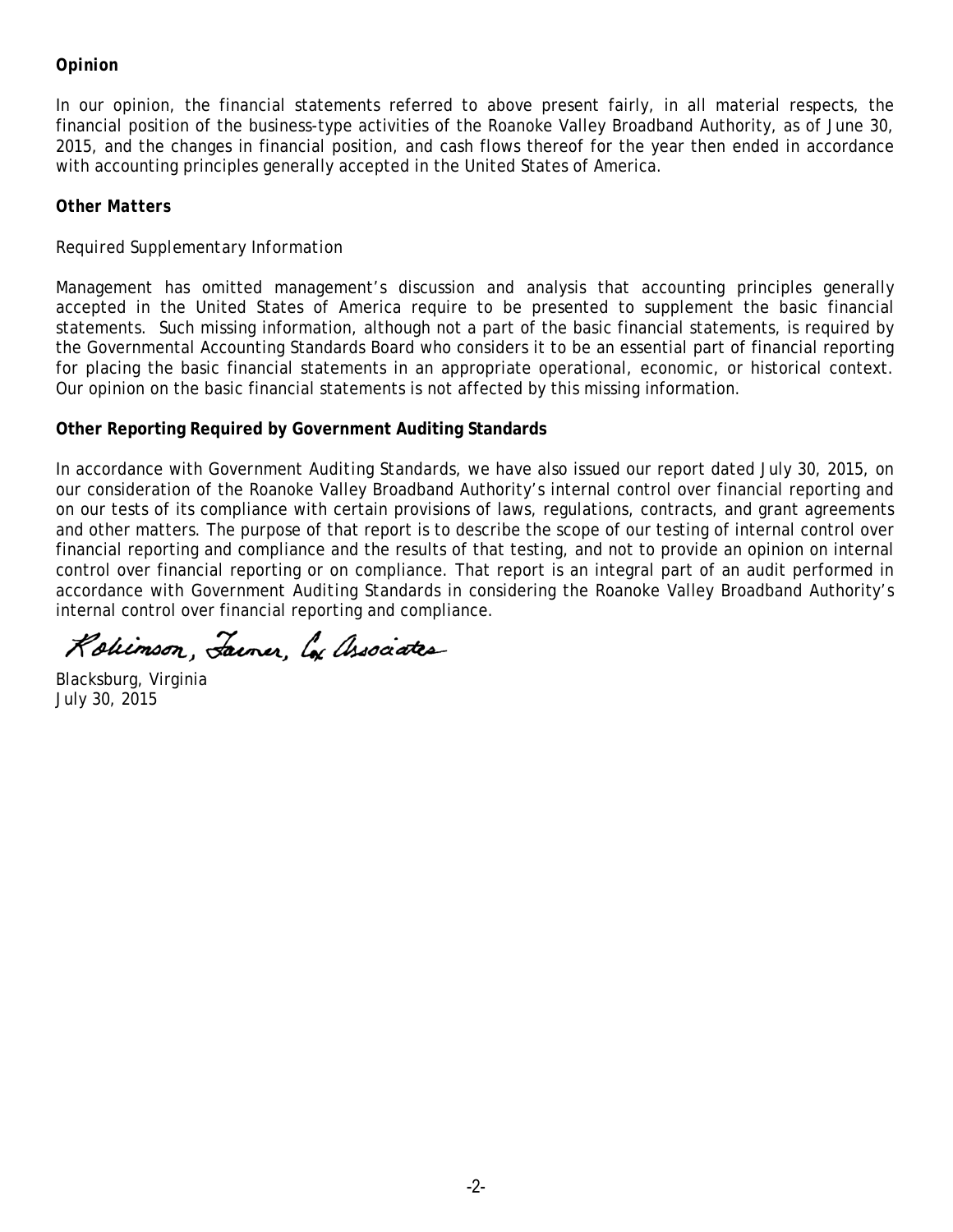# **Statement of Net Position As of June 30, 2015**

| Assets:                                |                 |
|----------------------------------------|-----------------|
| <b>Current Assets:</b>                 |                 |
| Cash and cash equivalents              | \$<br>244,644   |
| <b>Total current assets</b>            | \$<br>244,644   |
| <b>Noncurrent Assets:</b>              |                 |
| Restricted cash and cash equivalents   | \$<br>5,460,640 |
| Capital Assets:                        |                 |
| Purchased easements                    | \$<br>73,893    |
| Construction in progress               | 223,508         |
| Total net capital assets               | \$<br>297,401   |
| Total noncurrent assets                | \$<br>5,758,041 |
|                                        |                 |
| <b>Total assets</b>                    | \$<br>6,002,685 |
| Liabilities:                           |                 |
| <b>Current Liabilities:</b>            |                 |
| Accounts payable                       | \$<br>12,430    |
| Accrued interest payable               | 11,415          |
| <b>Total current liabilities</b>       | \$<br>23,845    |
| <b>Noncurrent Liabilities:</b>         |                 |
| Notes payable - net of current portion | \$<br>5,000     |
| Revenue bonds - net of current portion | 5,780,000       |
| <b>Total noncurrent liabilities</b>    | \$<br>5,785,000 |
| <b>Total liabilities</b>               | \$<br>5,808,845 |
| Net Position:                          |                 |
| Net investment in capital assets       | \$<br>(21, 959) |
| Unrestricted                           | 215,799         |
| Total net position                     | \$<br>193,840   |

The accompanying notes to financial statements are an integral part of this statement.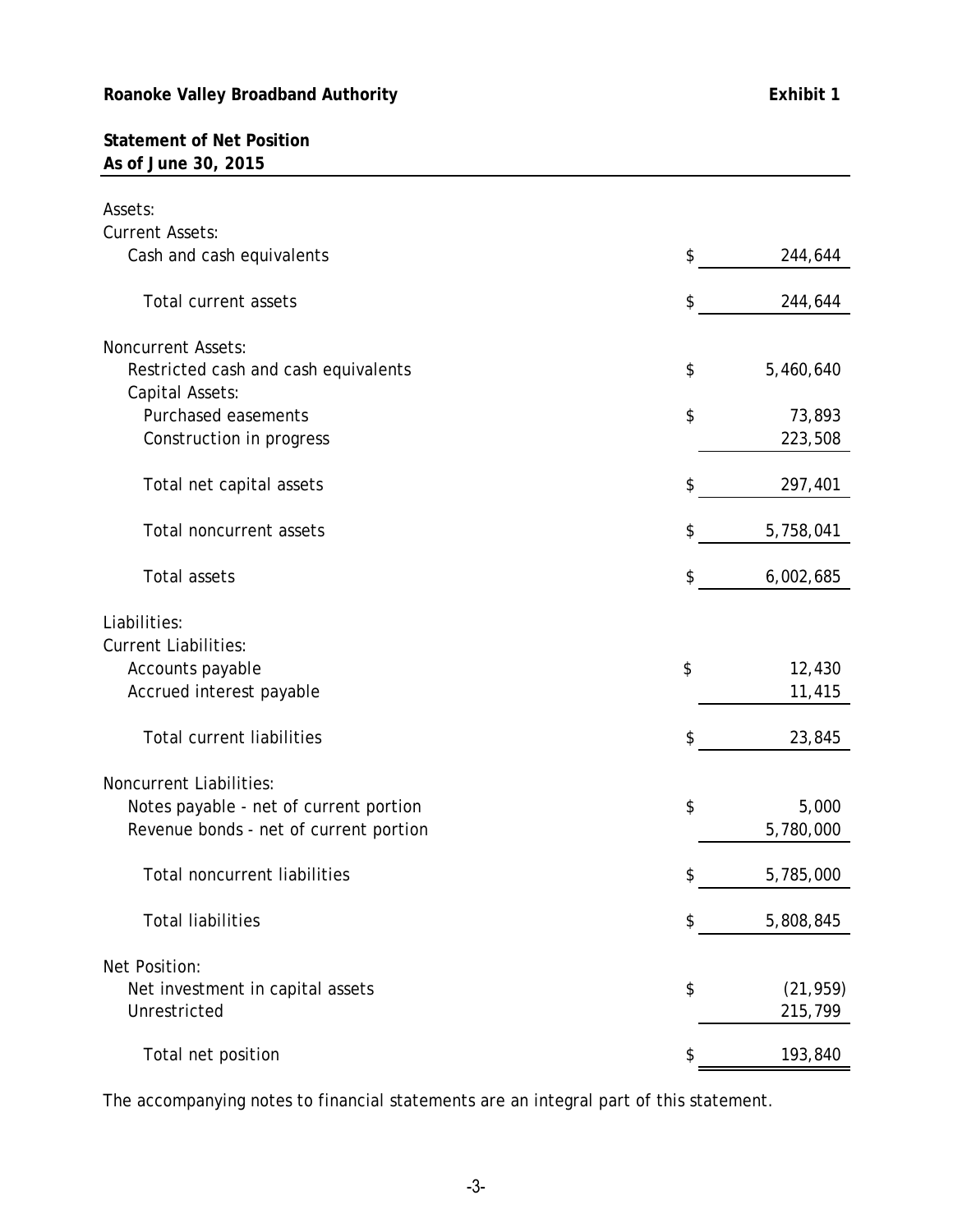## **Statement of Revenues, Expenses, and Changes in Net Position Year Ended June 30, 2015**

| Operating expenses:                    |     |            |
|----------------------------------------|-----|------------|
| Accounting                             | \$  | 225        |
| Advertising                            |     | 1,511      |
| Computer expenses                      |     | 84         |
| Professional fees                      |     | 39,491     |
| Insurance                              |     | 1,052      |
| Supplies - office                      |     | 374        |
| Training expenses                      |     | 400        |
| Total operating expenses               | \$  | 43,137     |
| Operating income (loss)                | \$  | (43, 137)  |
| Nonoperating revenues (Expenses):      |     |            |
| Bond issuance costs                    | \$  | (106, 927) |
| Contributions - local sources          |     | 340,837    |
| Total nonoperating revenues (expenses) | \$. | 233,910    |
| Change in net position                 | \$  | 190,773    |
| Net position, beginning of year        |     | 3,067      |
| Net position, end of year              |     | 193,840    |

The accompanying notes to financial statements are an integral part of this statement.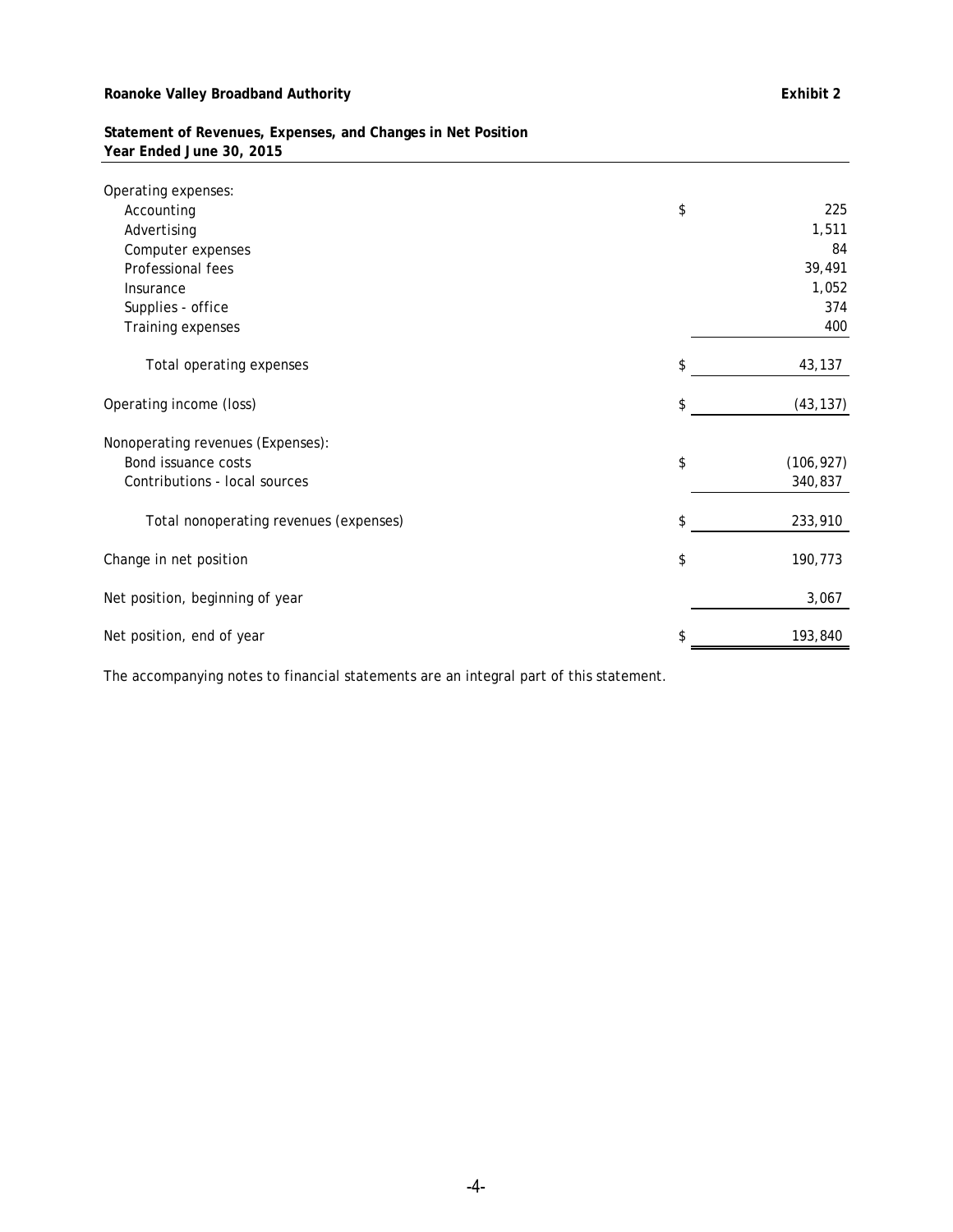#### **Roanoke Valley Broadband Authority Exhibit 3**

#### **Statement of Cash Flows Year Ended June 30, 2015**

| Cash flows from operating activities:<br>Payments to suppliers                                                                                                                                                                                   | (50, 833)                                   |
|--------------------------------------------------------------------------------------------------------------------------------------------------------------------------------------------------------------------------------------------------|---------------------------------------------|
| Net cash provided by (used for) operating activities                                                                                                                                                                                             | \$<br>(50, 833)                             |
| Cash flows from noncapital financing activities:                                                                                                                                                                                                 |                                             |
| Intergovernmental revenues/appropriations                                                                                                                                                                                                        | \$<br>340,837                               |
| Net cash provided by (used for) noncapital financing activities                                                                                                                                                                                  | \$<br>340,837                               |
| Cash flows from capital and related financing activities:<br>Purchase of capital assets<br>Issuance of debt<br>Cost of debt issuance                                                                                                             | \$<br>(275, 236)<br>5,780,000<br>(106, 927) |
| Net cash provided by (used for) capital and related financing activities                                                                                                                                                                         | \$<br>5,397,837                             |
| Increase (decrease) in cash and cash equivalents                                                                                                                                                                                                 | \$<br>5,687,841                             |
| Cash and cash equivalents, at beginning of year                                                                                                                                                                                                  | 17,443                                      |
| Cash and cash equivalents, including restricted cash and cash equivalents, at end of year                                                                                                                                                        | \$<br>5,705,284                             |
| Reconciliation of operating income (loss) to net cash provided by<br>(used for) operating activities:<br>Operating income (loss)<br>Adjustments to reconcile operating income (loss) to net cash provided by (used for)<br>operating activities: | \$<br>(43, 137)                             |
| Changes in operating assets and liabilities:<br>(Increase) decrease in prepaid expenses<br>Increase (decrease) in operating payables                                                                                                             | \$<br>837<br>(8, 533)                       |

Net cash provided by (used for) operating activities  $$$  (50,833)

The accompanying notes to financial statements are an integral part of this statement.

Interest payable at year end totaling \$11,415 was capitalized.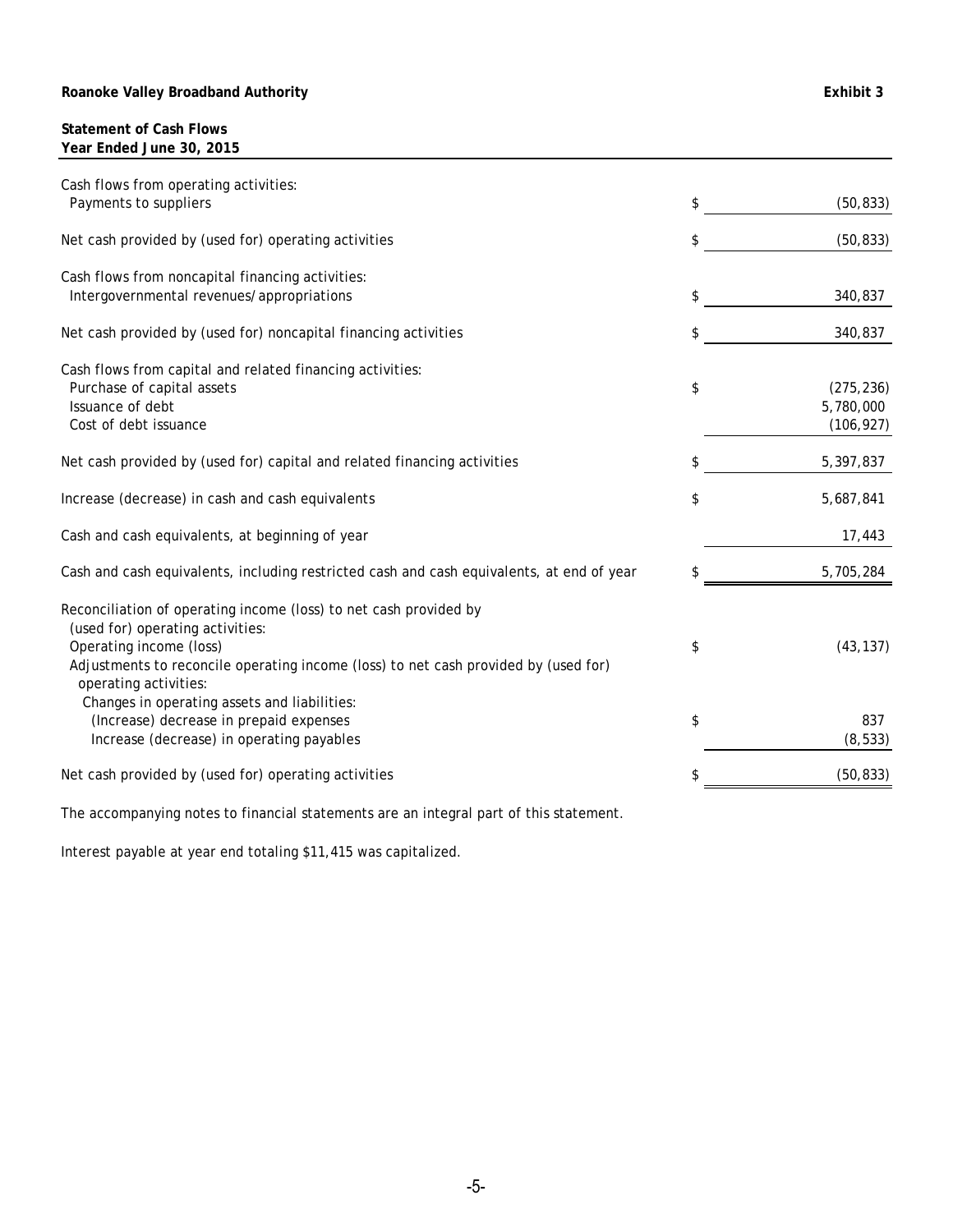## **Note 1–Summary of Significant Accounting Policies:**

The financial statements of the Roanoke Valley Broadband Authority conform to generally accepted accounting principles (GAAP) applicable to governmental units promulgated by the Governmental Accounting Standards Board (GASB). The following is a summary of the more significant policies:

# **A. Financial Reporting Entity**

The Roanoke Valley Broadband Authority was created as an authority pursuant to the Virginia Wireless Service Authorities Act, Chapter 54.1, Title 15.2 of the *Code of Virginia 1950 as amended.* The governing bodies of the County of Roanoke, the County of Botetourt, the City of Roanoke, and the City of Salem established the Roanoke Valley Broadband Authority (the "Authority") for the purpose of providing broadband services and related services to individuals and organizations within the boundaries of the aforementioned participating jurisdictions.

## **B. Basis of Accounting**

The Roanoke Valley Broadband Authority, (the Authority) operates as an enterprise activity and its accounts are maintained on the accrual basis of accounting. Under this method, revenues are recognized when earned, and expenses are recorded as liabilities when incurred, without regard to receipt or payment of cash. The Authority accrues revenue for services rendered but not yet billed at the end of the fiscal year.

The Authority distinguishes operating revenues and expenses from nonoperating items. Operating revenues and expenses generally result from providing services in connection with the Authority's principal ongoing operations. The principal operating revenues of the Authority will be charges to customers for services. Operating expenses include the cost of services, administrative expenses, and depreciation on capital assets. All revenues and expenses not meeting this definition are reported as nonoperating revenues and expenses.

When both restricted and unrestricted resources are available for use, it is the Authority's policy to use restricted resources first, then unrestricted resources as they are needed.

#### **C. Cash and Cash Equivalents**

The Authority's cash and cash equivalents consist of cash on hand, demand deposits, certificates of deposit and short-term investments with original maturities of three months or less from the date of acquisition.

#### **D. Basic Financial Statements**

The Authority's financial statements are prepared in accordance with GASB Statement No. 34, *Basic Financial Statements – For State and Local Governments.*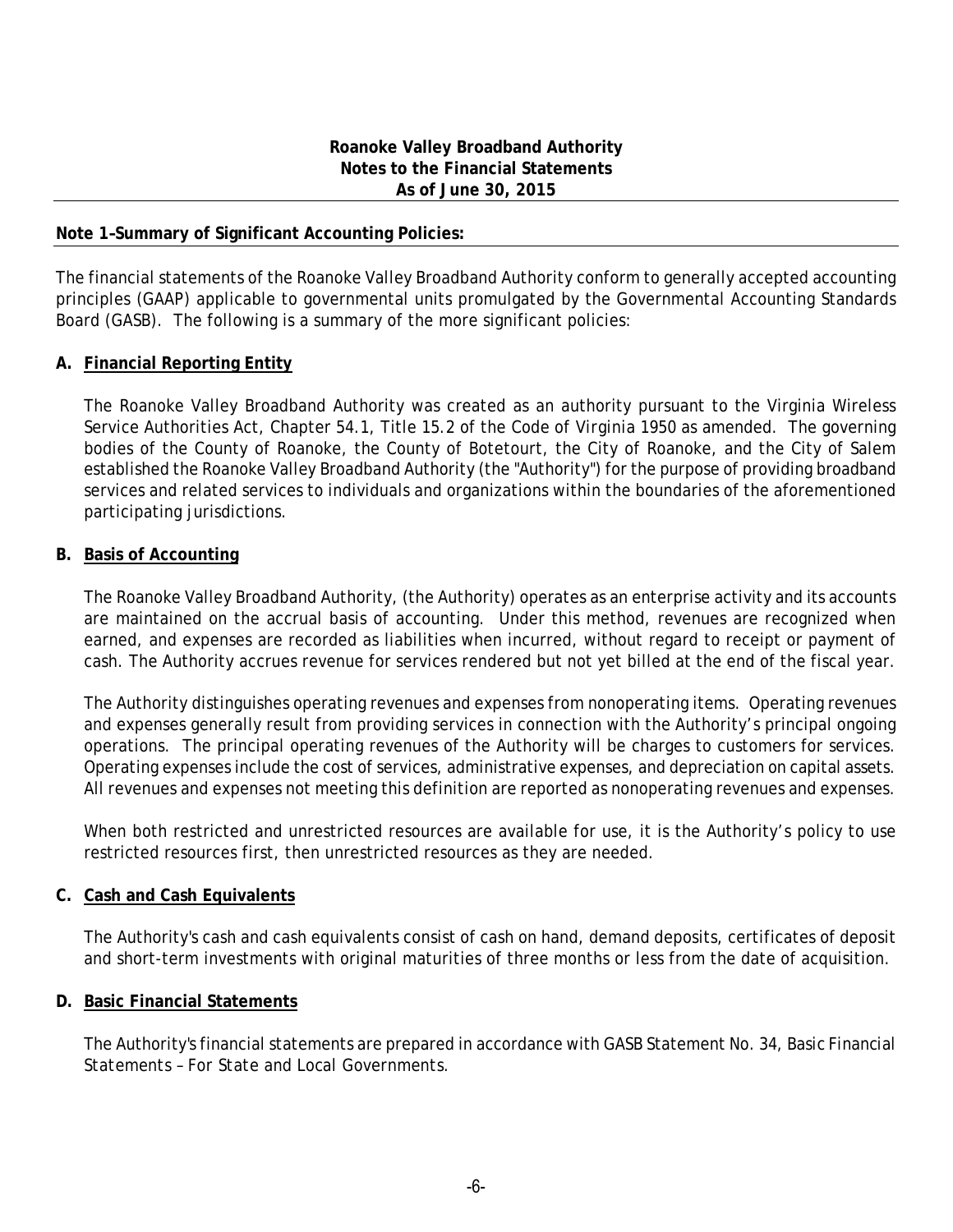# **Note 1–Summary of Significant Accounting Policies: (Continued)**

# **D. Basic Financial Statements (Continued)**

Since the Authority is only engaged in business-type activities, it is required to present only the financial statements required for enterprise funds. For the Authority, the basic financial statements and required supplementary information consist of:

- Enterprise fund financial statements
	- **Statement of Net Position**
	- **Statement of Revenues, Expenses, and Changes in Net Position**
	- **Statement of Cash Flows**
	- **Notes to the Financial Statements**

# **E. Deferred Outflows/Inflows of Resources**

In addition to assets, the statement of financial position will sometimes report a separate section for deferred outflows of resources. This separate financial statement element, deferred outflows of resources, represents a consumption of net position that applies to a future period(s) and so will not be recognized as an outflow of resources (expense) until then. The Authority does not have any deferred outflows of resources as of June 30, 2015.

In addition to liabilities, the statement of financial position will sometimes report a separate section for deferred inflows of resources. This separate financial statement element, deferred inflows of resources, represents an acquisition of net position that applies to a future period(s) and so will not be recognized as an inflow of resources (revenue) until that time. The Authority does not have any deferred inflows of resources as of June 30, 2015.

# **F. Restricted Assets**

Certain resources set aside from bond proceeds are classified as restricted assets on the statement of net position because they are maintained in separate bank and/or investment accounts and their use is limited by applicable bond covenants. At year end, restricted assets totaling \$5,460,640 were comprised of debt service reserves of \$670,039 and funds restricted for capital items of \$4,790,601.

# **G. Capital Assets**

Capital assets, which include property, plant, equipment, and infrastructure assets (e.g., water and sewer systems), are reported in the financial statements. Capital assets are defined by the Authority as assets with an initial, individual cost of more than \$1,500 (amount not rounded) and an estimated useful life in excess of one year. Such assets are recorded at historical cost or estimated historical cost if purchased or constructed.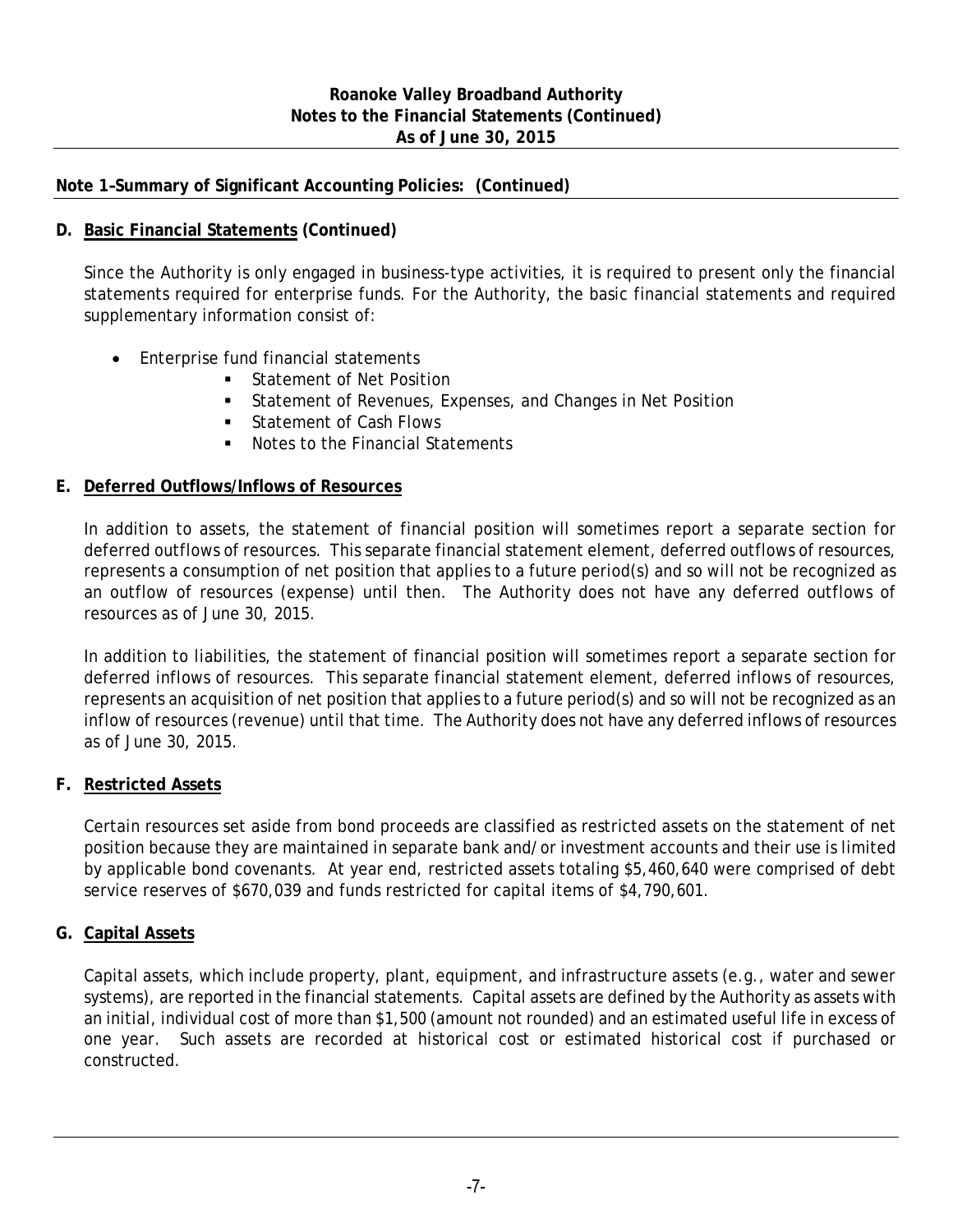# **Note 1–Summary of Significant Accounting Policies: (Continued)**

# **G. Capital Assets (Continued)**

Donated capital assets are recorded at estimated fair market value at the date of donation. The costs of normal maintenance and repairs that do not add to the value of the asset or materially extend the asset's life are not capitalized.

Major outlays for capital assets and improvements are capitalized as projects are constructed. Interest incurred during the construction phase of capital assets is included as part of the capitalized value of the assets constructed. Accrued interest of \$11,415 was capitalized during the fiscal year. Property, plant, and equipment and infrastructure are depreciated using the straight-line method over the following estimated useful lives:

| Asset                   | Years            |
|-------------------------|------------------|
| Infrastructure          | $15-20$          |
| Machinery and equipment | $5-10$           |
| Easements               | Term of easement |

## **H. Prepaid Items**

Certain payments to vendors represent costs applicable to future accounting periods and are recorded as prepaid items in the financial statements. The cost of prepaid items is recorded as an expense when consumed rather than when purchased.

#### **I. Other Significant Accounting Policies**

Investments, if any, are stated at fair value.

#### **J. Use of Estimates**

The preparation of financial statements in conformity with generally accepted accounting principles requires management to make estimates and assumptions that affect certain reported amounts and disclosures. Accordingly, actual results could differ from those estimates.

# **K. Net Position**

Net position is the difference between a) assets and deferred outflows of resources and b) liabilities and deferred inflows of resources. Net investment in capital assets represents capital assets, less accumulated depreciation, less any outstanding debt related to the acquisition, construction or improvement of those assets. Deferred outflows of resources and deferred inflows of resources that are attributable to the acquisition, construction, or improvement of those assets or related debt are also included in this component of net position.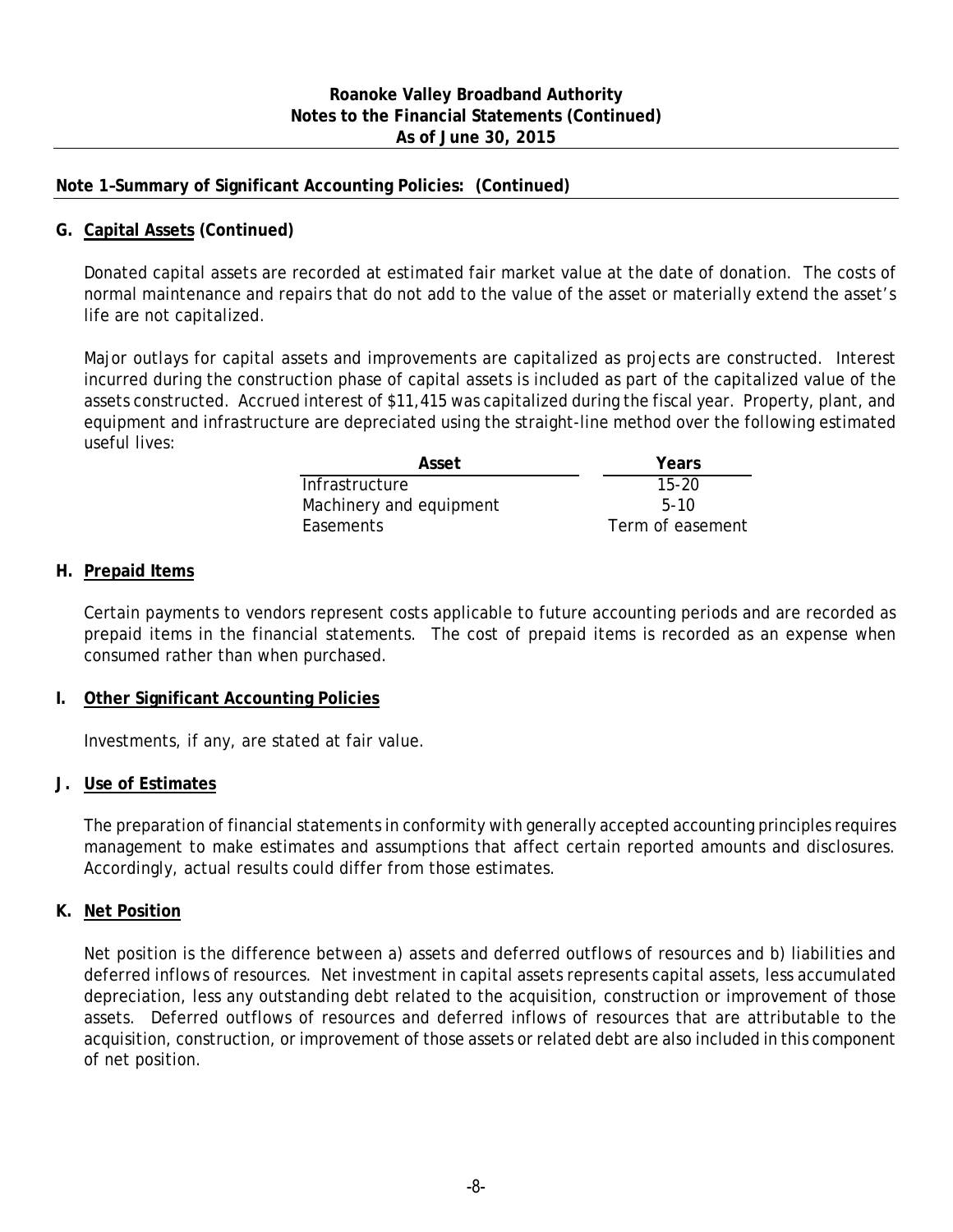# **Note 1–Summary of Significant Accounting Policies: (Continued)**

# **L. Net Position Flow Assumption**

Sometimes the Authority will fund outlays for a particular purpose from both restricted (e.g., restricted bond or grant proceeds) and unrestricted resources. In order to calculate the amounts to report as restricted – net position and unrestricted – net position in the financial statements, a flow assumption must be made about the order in which the resources are considered to be applied. It is the Authority's policy to consider restricted – net position to have been depleted before unrestricted – net position is applied.

## **Note 2–Deposits and Investments:**

**Deposits:** Deposits with banks are covered by the Federal Deposit Insurance Corporation (FDIC) and collateralized in accordance with the Virginia Security for Public Deposits Act (the "Act") Section 2.2-4400 et. Seq. of the Code of Virginia. Under the Act, banks and savings institutions holding public deposits in excess of the amount insured by the FDIC must pledge collateral to the Commonwealth of Virginia Treasury Board. Financial Institutions may choose between two collateralization methodologies and depending upon choice, will pledge collateral that ranges in the amounts from 50% to 130% of excess deposits. Accordingly, all deposits are considered fully collateralized.

**Investments:** Statutes authorize local governments and other public bodies to invest in obligations of the United States or agencies thereof, obligations of the Commonwealth of Virginia or political subdivisions thereof, obligations of the International Bank for Reconstruction and Development (World Bank), the Asian Development Bank, the African Development Bank, "prime quality" commercial paper and certain corporate notes, banker's acceptances, repurchase agreements, and the State Treasurer's Local Government Investment Pool (LGIP).

# **Custodial Credit Risk (Investments)**

Custodial credit risk is the risk that, in the event of the failure of the counterparty, The Roanoke Valley Broadband Authority will not be able to recover the value of its investments or collateral securities that are in the possession of an outside party. The Roanoke Valley Broadband Authority does has an investment policy for custodial credit risk. The Roanoke Valley Broadband Authority's investments at June 30, 2015 were held in the Organization's name by the Organization's custodial bank.

#### **Credit Risk of Debt Securities**

The Organization's rated debt investments as of June 30, 2015 were rated by Standard and Poor's and/or an equivalent national rating organization and the ratings are presented below using the Standard and Poor's rating scale.

| Authority's Rated Debt Investments' Values            |      |           |  |  |  |  |
|-------------------------------------------------------|------|-----------|--|--|--|--|
| <b>Fair Quality Ratings</b><br>Rated Debt Investments |      |           |  |  |  |  |
|                                                       | AAAm |           |  |  |  |  |
| First American Tax Free Obligations Fund              |      | 5,460,640 |  |  |  |  |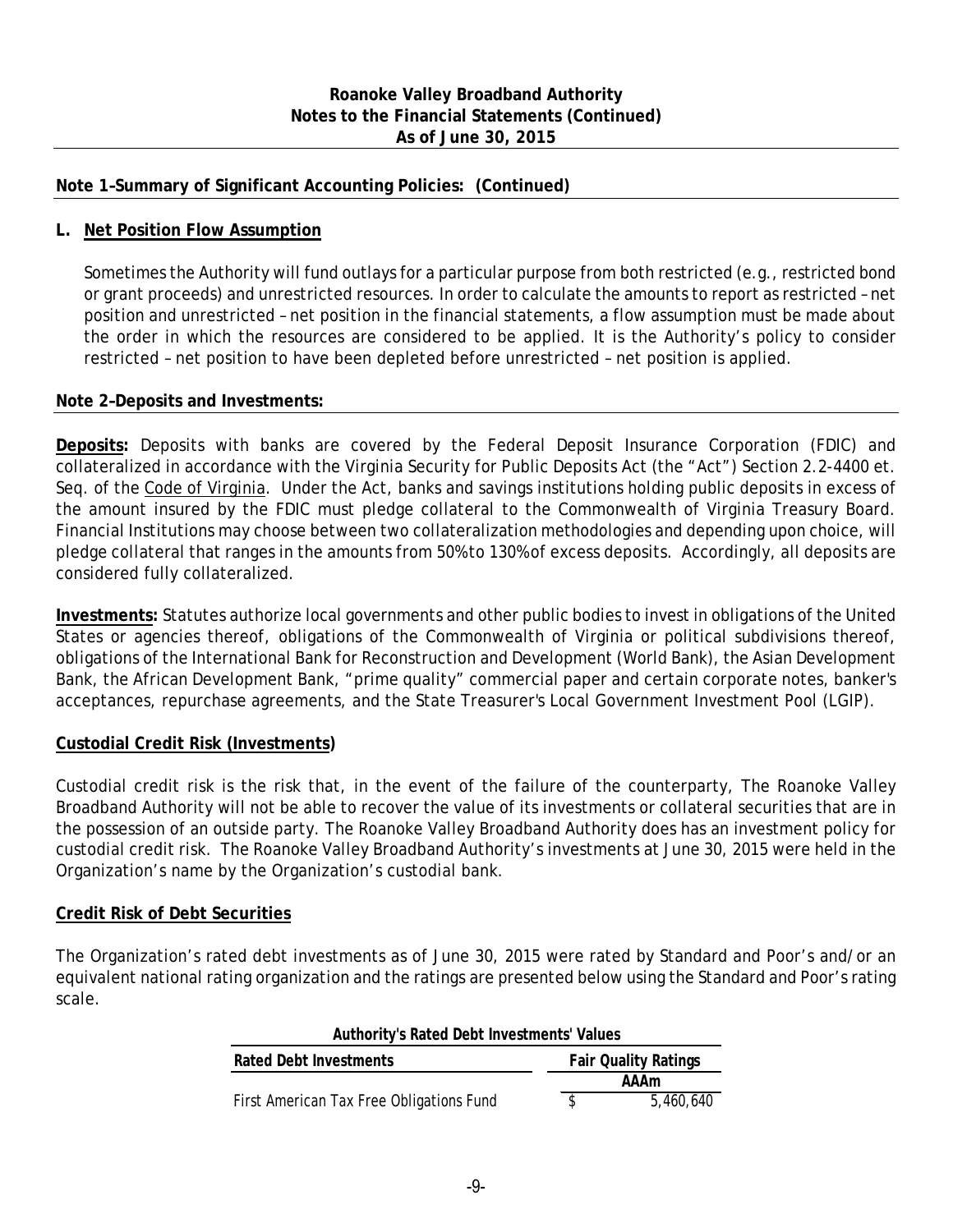## **Note 3–Capital Assets:**

A summary of changes in capital assets for the year ended June 30, 2015 follows:

|                                                                                 | Beginning<br>Balance   |   | Increases         |     | Decreases      |     | Ending<br>Balance |
|---------------------------------------------------------------------------------|------------------------|---|-------------------|-----|----------------|-----|-------------------|
| Capital assets, not being depreciated:<br>Easements<br>Construction in progress | \$<br>$\sim$           | S | 73,893<br>223,508 | S   | $\blacksquare$ | -S  | 73,893<br>223,508 |
| Total capital assets not being<br>depreciated, net                              | $\sim$                 |   | 297,401           | -\$ | $\blacksquare$ | -S  | 297,401           |
| Capital assets, net                                                             | \$<br>$\sim$ 100 $\mu$ |   | 297,401           | -\$ | $\blacksquare$ | -\$ | 297,401           |

Accrued interest of \$11,415 has been included in construction in progress above as capitalized interest.

# **Note 4–Long-term Obligations:**

The following is a summary of long-term obligation transactions of the Authority for the year ended June 30, 2015:

|               | Balance |              |                  |  |                          |  | Balance       |
|---------------|---------|--------------|------------------|--|--------------------------|--|---------------|
|               |         | July 1, 2014 | <b>Issuances</b> |  | Retirements              |  | June 30, 2015 |
|               |         |              |                  |  |                          |  |               |
| Revenue bonds | \$.     |              | $-$ \$ 5,780,000 |  | $- S$                    |  | 5,780,000     |
| Note payable  |         | 5,000        | ۰                |  | $\overline{\phantom{a}}$ |  | 5,000         |
| Total         |         | 5,000        | \$5,780,000      |  | ۰                        |  | 5,785,000     |

*Remaining portion of this page left blank intentionally*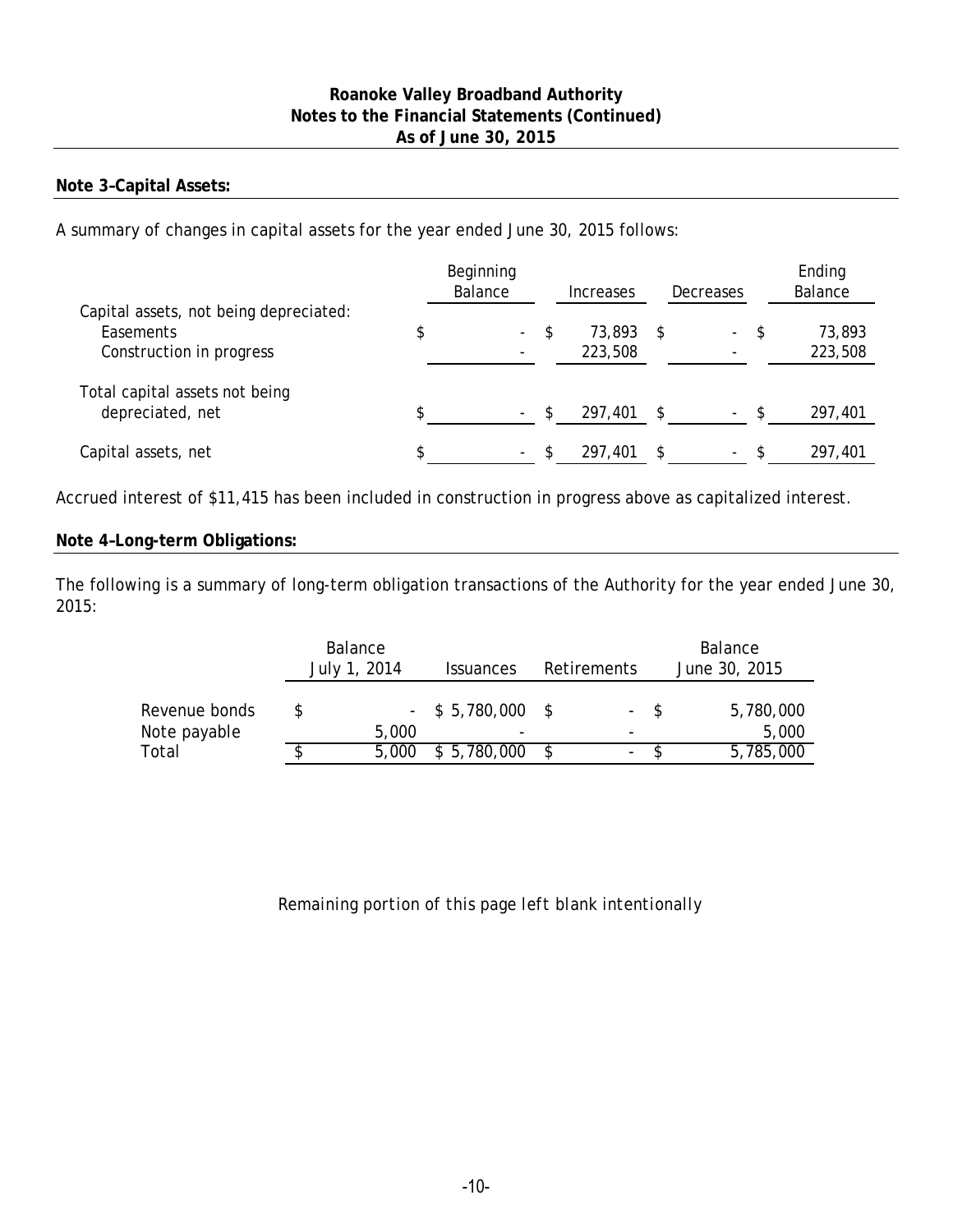# **Note 4–Long-term Obligations: (Continued)**

Annual requirements to amortize long-term obligations and the related interest are as follows:

| Year Ending  |                 | Revenue Bonds<br>Notes Payable |           |           |       |          |  |
|--------------|-----------------|--------------------------------|-----------|-----------|-------|----------|--|
| December 31, | Principal       |                                | Interest  | Principal |       | Interest |  |
|              |                 |                                |           |           |       |          |  |
| 2016         | \$              | \$                             | 135,512   | \$        |       | \$       |  |
| 2017         | 525,000         |                                | 144,140   |           |       |          |  |
| 2018         | 530,000         |                                | 138,304   |           |       |          |  |
| 2019         | 540,000         |                                | 129,985   |           | 5,000 |          |  |
| 2020         | 550,000         |                                | 119,134   |           |       |          |  |
| 2021-2025    | 2,980,000       |                                | 360,944   |           |       |          |  |
| 2026         | 655,000         |                                | 11,516    |           |       |          |  |
| Totals       | \$<br>5,780,000 |                                | 1,039,535 | \$        | 5,000 | \$       |  |

Details of long-term obligations:

|                                                                   | Total           |     | Amount Due      |
|-------------------------------------------------------------------|-----------------|-----|-----------------|
|                                                                   | Amount Due      |     | Within One Year |
| Revenue Bonds                                                     |                 |     |                 |
| \$5,780,000 in taxable revenue bonds issued on May 28, 2015. The  |                 |     |                 |
| bonds bear interest at rates ranging from 0.899% to 3.516%        |                 |     |                 |
| depending on maturity date. The bonds mature annually in          |                 |     |                 |
| amounts ranging from \$525,000 to \$655,000 on October 1, 2016    |                 |     |                 |
| through October 1, 2025. Interest payments are due semi-annually  |                 |     |                 |
| on April 1st and October 1st.                                     | \$<br>5,780,000 | -\$ |                 |
| Note Payable                                                      |                 |     |                 |
|                                                                   |                 |     |                 |
| \$5,000 note payable due to the Roanoke Valley Alleghany Regional |                 |     |                 |
| Commission issued on January 1, 2014. The interest free note is   |                 |     |                 |
| due on or before January 1, 2019.                                 | 5,000           |     |                 |
| Total long-term obligations                                       | 5,785,000       | S   |                 |
|                                                                   |                 |     |                 |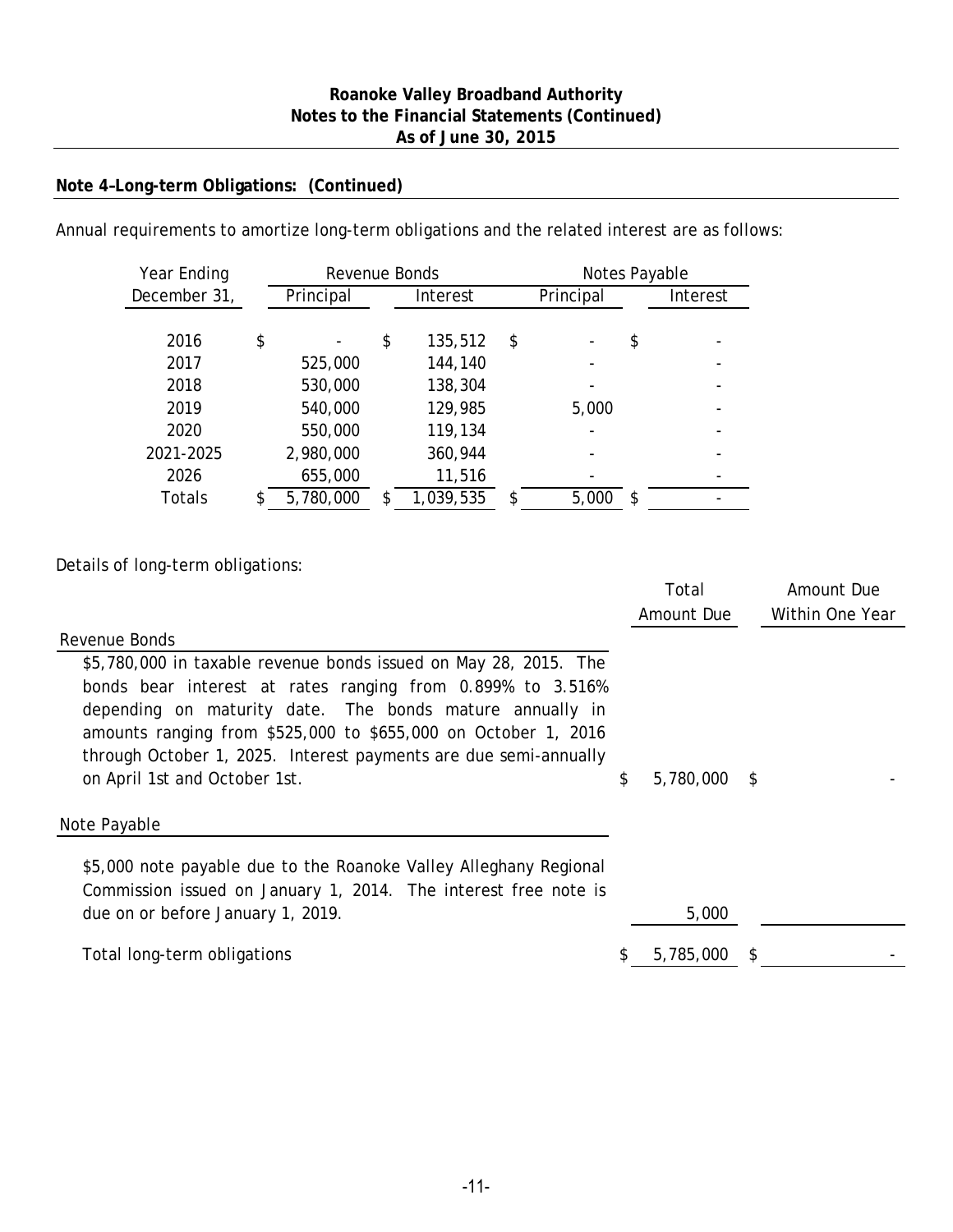## **Note 5–Risk Management:**

The Authority is exposed to various risks of loss related to torts; theft of, damage to, and destruction of assets; errors and omissions; and natural disasters. The Authority participates with other government entities in a public entity risk pool for their coverage of liability insurance through the Virginia Municipal League (VML). Each member of this risk pool jointly and severally agrees to assume, pay and discharge any liability. The Authority makes contributions to a designated cash reserve fund out of which expenses of the pool, claims and awards are to be paid. In the event of a loss, deficit, or depletion of all available excess insurance, the pool may assess all members in the proportion to which the premium of each bears to the total premiums of all members in the year in which such deficit occurs. Settled claims resulting from the aforementioned risks have not exceeded coverage in any of the past three years.

## **Note 6-Concentration of Funding:**

The Authority received 100% of its revenue in the current year from participant contributions and expects additional contributions will be necessary until a customer base sufficient to cover projected operating and capital costs is established.

## **Note 7-Construction Commitments:**

On June 23, 2015, the Authority awarded a contact totaling \$3,468,111 for construction of a fiber optics network. Construction is scheduled to begin in the 2015/2016 fiscal year, with an estimated completion date of December 9, 2015. The revenue bonds issued on May 28, 2015 will be the source of funding for this project.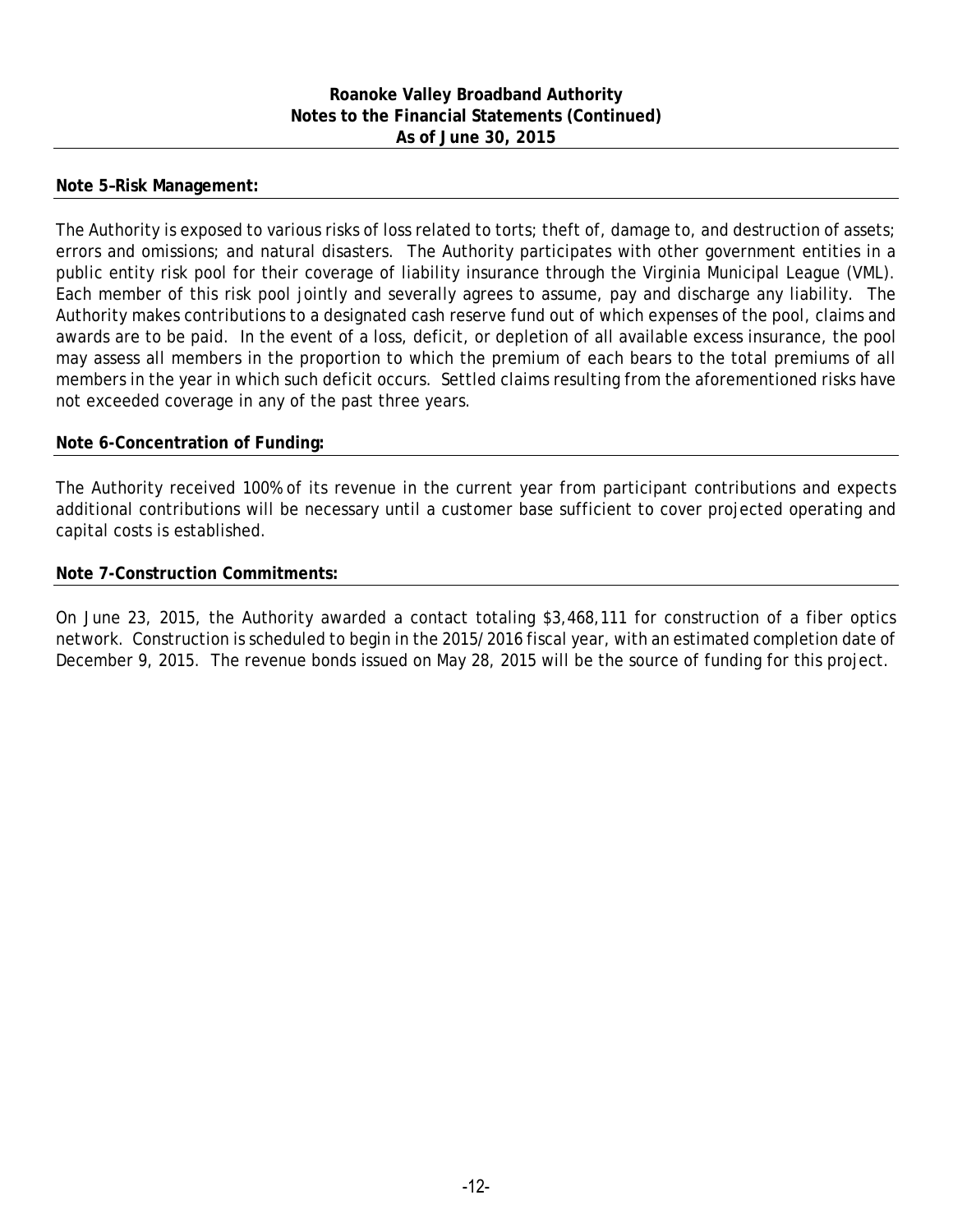*A PROFESSIONAL LIMITED LIABILITY COMPANY CERTIFIED PUBLIC ACCOUNTANTS* 

## **Independent Auditors' Report on Internal Control over Financial Reporting and on Compliance and Other Matters Based on an Audit of Financial Statements Performed in Accordance with** *Government Auditing Standards*

## **To the Members of the Board of Directors Roanoke Valley Broadband Authority Roanoke, Virginia**

We have audited, in accordance with the auditing standards generally accepted in the United States of America; the standards applicable to financial audits contained in *Government Auditing Standards* issued by the Comptroller General of the United States; and the *Specifications for Audits of Authorities, Boards, and Commissions*, issued by the Auditor of Public Accounts of Virginia, the financial statements of the businesstype activities of the Roanoke Valley Broadband Authority, as of and for the year ended June 30, 2015, and the related notes to the financial statements, which collectively comprise the Roanoke Valley Broadband Authority's basic financial statements and have issued our report thereon dated July 30, 2015.

# **Internal Control over Financial Reporting**

In planning and performing our audit of the financial statements, we considered the Roanoke Valley Broadband Authority's internal control over financial reporting (internal control) to determine the audit procedures that are appropriate in the circumstances for the purpose of expressing our opinions on the financial statements, but not for the purpose of expressing an opinion on the effectiveness of the Roanoke Valley Broadband Authority's internal control. Accordingly, we do not express an opinion on the effectiveness of the Roanoke Valley Broadband Authority's internal control.

Our consideration of internal control was for the limited purpose described in the preceding paragraph and was not designed to identify all deficiencies in internal control that might be material weaknesses or significant deficiencies and therefore, material weaknesses or significant deficiencies may exist that were not identified. However, as described in the accompanying schedule of findings and responses, we identified certain deficiencies in internal control that we consider to be material weaknesses and significant deficiencies.

A *deficiency in internal control* exists when the design or operation of a control does not allow management or employees, in the normal course of performing their assigned functions, to prevent, or detect and correct, misstatements on a timely basis. A *material weakness* is a deficiency, or a combination of deficiencies, in internal control such that there is a reasonable possibility that a material misstatement of the entity's financial statements will not be prevented, or detected and corrected on a timely basis. We consider the deficiency described below to be a material weakness.

**Condition:** The audit identified year end adjusting entries that were required for the financial statements to be presented in accordance with current reporting standards.

**Recommendation:** Commission staff should review the audit adjustments for the current year and update future financial reports, as necessary, to comply with reporting standards.

**Managements' Response:** Staff will review the audit adjustments in the current year in relation to future financial statements and will prepare the financial statements in accordance with applicable reporting standards.